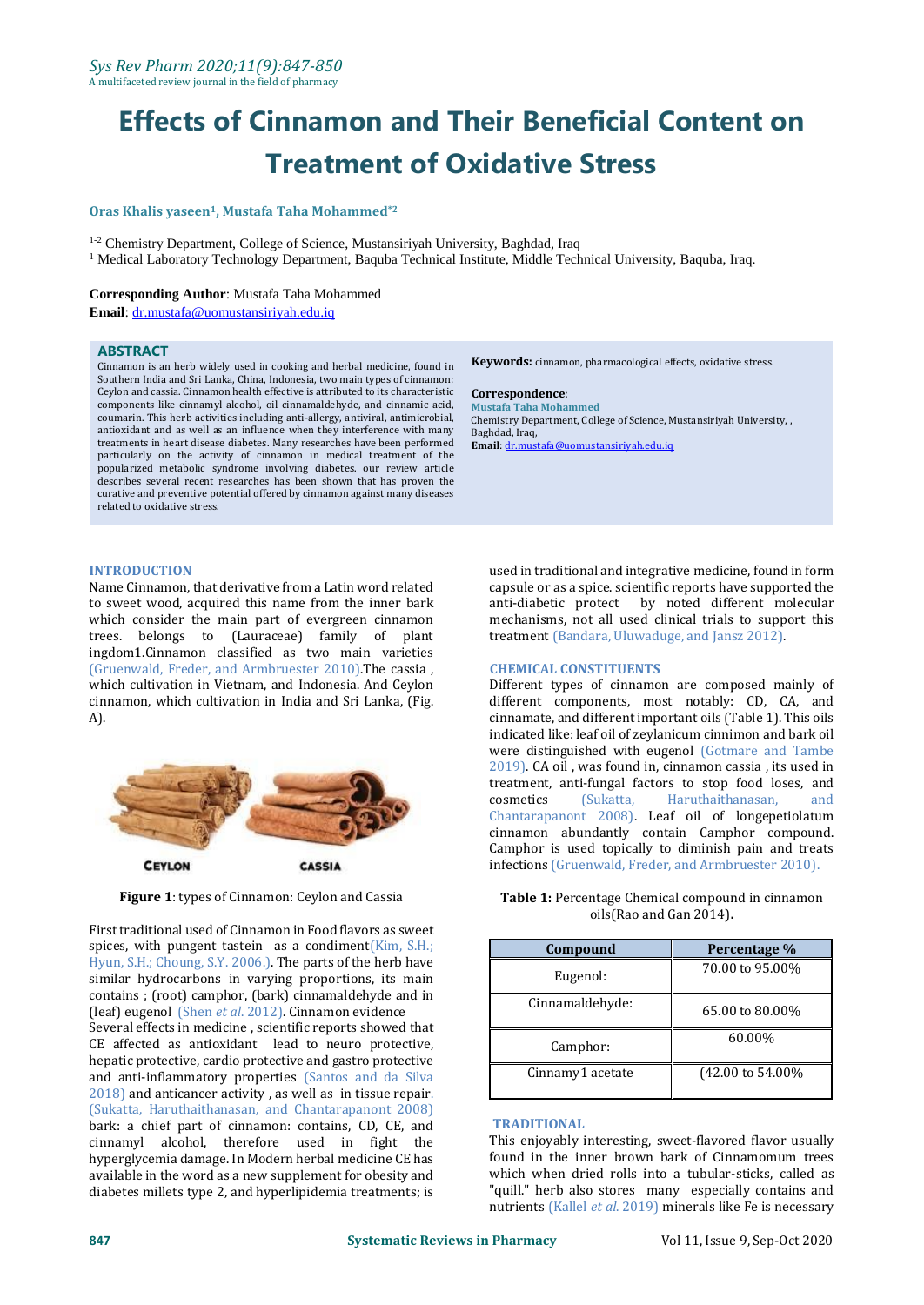in RBC's production. Also, K an essential component of body fluids and cell and control blood pressure and heart mechanism. Cinnamon contain Mg and CO induce enzyme work, SOD. Herb also holds of pyridoxine, pantothenic acid, niacin, and vit-A. As little as half a spoon of cinnamon daily can have good effects on digestion , glucose levels, defect system in body (Spp , 2011). A lot of doses help to improving heart disease risk, tumor and T2DM diseases. other beneficial effects are toothaches, oral infections (Hamidpour *et al*. 2015). The herb has also been used for the therapy of gastrointestinal and colonic. All this gave cinnamon importance to be used daily in all the world because of the widely herb benefits (Kumar, Kumari, and Mishra 2019).

# **ANTIOXIDANT**

Cinnamon have antioxidant compounds : polyphenols, phenolic acid and flavonoids give the health benefits for cinnamon as antioxidants, and prevent oxidative stress in the body by its respond to free radicals and reduce damage from metabolic diseases in the body . (Abeysekera *et al*. 2019)

Many antioxidant that have been indicated in cinnamon: camphene, eugenol, salicylic acid, and epicatechin. In contemporary time, natural antioxidants are the concentrate of major interesting different studies that indicated it's effected. and fixed how it can be using there as effective foods and can block oxidative damage in the organism (Mahdi *et al*. 2018). The Extracted oil and eugenol showed very powerful activities (Rao and Gan 2014). Other study found that limit nitric oxide build-up in the blood and block fat peroxidation, the free radicals and nitric oxide can raise the danger of cardiovascular disease , brain disorders, carcinoma (Abeysekera *et al*. 2019). Studies showed the many antioxidants find in this herb help to stop harmful free radicals in the organism and blocked oxidative stress.

# **DIABETES**

DM is disorder of glucose metabolism related for deficiency of insulin caused by an autoimmune attack on the β cells of the pancreas and insulin resistance(Kumar, Kumari, and Mishra 2019). Effect of Cinnamon represent by shown to have insulin mimetic properties because its active substances rise glucose uptake by activating IR kinase activity, auto phosphorylation of the IR, and glycogen synthase activity(Medagama 2015). Studies found how can glycemic control in diabetics by increase insulin secretion using limited doses of cinnamon (5, 10, and 20mg/kg). cinnamon doses are reduce OS and protection to β cells(Rao and Gan 2014). (Shi *et al*. 2017) also investigated the cinnamon consumption to prevention of the metabolic syndrome related to insulin resistance. Cinnamon extracts assisted inhibitor the activity of enzymes to prevent the absorption of glucose in the bloodstream when taking carbohydrate meals. New studies indicate that individuals with T2DM when dosage supplementing with cinnamon extract was had positive treatment indicators with blood sugar markers(Zaidi *et al*. 2015).

Another research detection the amount of GLUT4 receptors also IR, and IRs increase when taking cinnamon(Couturier *et al*. 2010), this lead to facilitating glucose entry into cells. indicate that CE helps the translocation to the plasma membrane of the GLUT 4 in peripheral tissue by dose-dependent method(Kumar, Kumari, and Mishra 2019). demonstrated an identical

impact include a raise the membrane translocation of GLUT4 from 42.8 % to 73.1 % in cinnamon treated animal when compared to controls(Ranasinghe *et al*. 2017). From results can be focused on the effects of insulin and its mechanism in the body to achieve the therapeutic prospect for CE as similar drug for the treatment of diabetes mellitus.

# **ANTI-ALLERGY**

Cinnamaldehyde showed a therapeutic effect on allergic diseases regarding mucosal cells, (Zaidi *et al*. 2015). Study showed the bioactive of trans-CA that extracted from cinnamon this major compound effect on allergen-specific immune responses. The results of the study showed that Cinnamaldehyde, significantly inhibited dendritic cells maturation and subsequent allergen-specific T cell proliferation as well as Th1 and Th2 cytokine production(Ose *et al*. 2020)

# **ANTIMICROBIAL ACTIVITY**

Several anti-bacterial treatments have been identified from natural sources such as fungi, algae and animals .Researches has focused on different plant sources and their biologically active compounds that have a therapeutic effect on bacterial infection (Sleha *et al*. 2014). Study indicate to antibacterial activity of cinnamon oil Separately and possible effect to interference between cinnamon and different antibiotic precisely streptomycin, ampicillin, and chloramphenicol Where it is observed antibacterial effect against *S. aureus*, *, P. aeruginosa*, and *E. coli* (Kumar, Kumari, and Mishra 2019).

Inter incorporation of admixture CE with ampicillin against *Escherichia coli* and *Staphylococcus aureus* shown good effects against bacteria stains. The incorporation of CE and ampicillin can be applied as an alternative drug, thereby lowering the minimum effective dose of the medication, lead to decrease their bearable counteractive effects and the price of medication(Nabavi *et al*. 2015). Others explain that CA could be used in the food industry because it has an effective and safe anti-bacterial effect. the incorporation antibacterial activity of CA against 13 food-borne isolates were evaluated by a checkerboard assay(Abdalla 2018) . From the above it was found , CA is the main antimicrobial in cinnamon oil and bind to proteins cause blocking the action of amino acid decarboxylases(Sleha *et al*. 2014).

### **ANTIFUNGAL EFFECT**

Cinnamaldehyde main component oil in leaf of cinnamon have antifungal activity compare with the other compositions for cinnamon it has the ability to prevent the growth of fungi. (Nabavi *et al*. 2015)The study indicated 10 micro from oil inhibit by 100% the growth of C*. gloeosporioides, L. theobromae* and *R. stolonife,* while in both *A. alternata, A.niger* and *P.viticola* oil not reduced growth (Kumari and Kumar 2019).

## **CARDIOVASCULAR DISEASES**

A contemporary study notifies into compounds, CD, and CA, isolated from cinnamon and their activity toward (IHD)(Wavreil and Heggland 2020). Another studies (Mohammed, Kadhim, and Abbood 2020)(Song *et al*. 2013) was investigated the Therapeutic effect of (CA) and (CD) as cardio protective in a rat model of ischemic myocardial disadvantage. This therapeutic efficacy is due to anti-oxidative and anti-inflammatory properties. the result has shown cinnamic aldehyde and cinnamic acid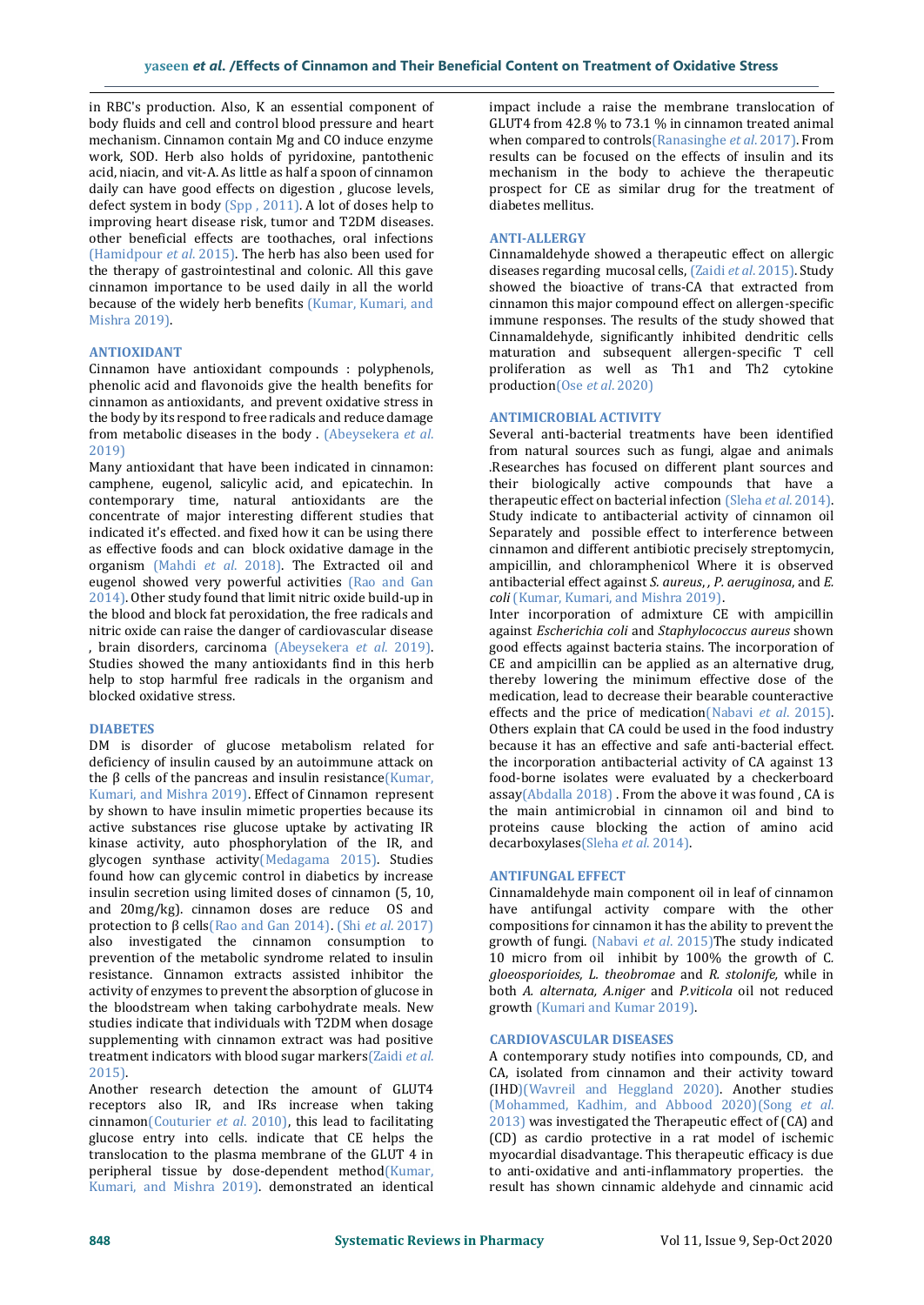reduce damage occur by myocardial ischemia, decreased levels of lactate dehydrogenase, interleukin- 6, and creatine kinase, and increased serum NO activity. and increased superoxide dismutase activity (Kadhim, Mohammed, and Abbood 2020). Studies demonstrated that compounds extracted from bark cassia had cardio protective effects and anti-oxidative properties, as well as might have contributed to their cardio protective drugs to reduce side effect for heart treatment.

# **ANTICANCER**

Drugs used to treat cancer have shown Side effects and health complications. Therefore, recent research has focused on plant medicine and the therapeutic effect of herbal extracts alone or synergy with common cancer drugs that applicated in tumor treatment. CE have proven wide effective treatment ability after being linked to chemical drugs for cancer. The death of cell plays main roles in the initiation and progression of tumor. CE, as a therapeutic factor, through affecting many apoptosisrelated pathways in cancer cells (Sadeghi *et al*. 2019)(Dutta and Chakraborty 2018). Reported that CA inhibits the the production of tumor necrosis factor alpha stimulate (IL-8) in cells . This repression give additional support to the existing role of CD as a potential anti-tumor foctor (Ranasinghe *et al*. 2013). Complementary treatments from CE have antitumor properties have been noticed owing to their activity in interfering with the oncogenic molecular pathways.

# **CONCLUSION**

Modern and traditional medicinal beside the biochemical and pharmaceutical system is especially based on Aromatic plants because it does not have harmful side effects as well as being accepted by most people as a spice that can be used daily in food, so cinnamon, in all forms of, oil, bark powder, extracts, phenolic compounds, flavonoids or its isolated components, has been shown to possess different biological and pharmacological actions for the treatment of various diseases, antimicrobial and antioxidant activities may occur through the direct action on oxidants or microbes, whereas anticancer , antiinflammatory, and antidiabetic activities occur indirectly via receptor-mediated mechanisms. Further, it is necessary to improve clinical evidence for the traditional uses of this herb against inflammatory, tumor and, heart disorders, and brain disorders. Although several researchers identified various compounds extensive research is still needed to explore the mechanism and function of other compounds that have bio treatment which can be used to cure several diseases.

# **CONFLICTS OF INTEREST**

No interest conflicts are there.

## **REFERENCE**

- 1. Abdalla, Wisal. 2018. "Antibacterial and Antifungal Effect of Cinnamon." *Microbiology Research Journal International* 23(6): 1–8.
- 2. Abeysekera, Walimuni Prabhashini Kaushalya Mendis *et al*. 2019. "Antioxidant and Glycemic Regulatory Properties Potential of Different Maturity Stages of Leaf of Ceylon Cinnamon (Cinnamomum Zeylanicum Blume) in Vitro." *Evidence-based Complementary and Alternative Medicine* 2019(July).
- 3. Bandara, Thushari, Inoka Uluwaduge, and E. R. Jansz.

2012. "Bioactivity of Cinnamon with Special Emphasis on Diabetes Mellitus: A Review." *International Journal of Food Sciences and Nutrition* 63(3): 380–86.

- 4. Couturier, K. *et al*. 2010. "Cinnamon Improves Insulin Sensitivity and Alters the Body Composition in an Animal Model of the Metabolic Syndrome." *Archives of Biochemistry and Biophysics* 501(1): 158–61. http://dx.doi.org/10.1016/j.abb.2010.05.032.
- 5. Dutta, Anindita, and Anindita Chakraborty. 2018. "Cinnamon in Anticancer Armamentarium: A Molecular Approach." *Journal of Toxicology* 2018.
- 6. Gotmare, B., and E. Tambe. 2019. "Identification of Chemical Constituents of Cinnamon Bark Oil by GCMS and Comparative Study Garnered from Five Different Countries." 19(1).
- 7. Gruenwald, Joerg, Janine Freder, and Nicole Armbruester. 2010. "Cinnamon and Health." *Critical Reviews in Food Science and Nutrition* 50(9): 822–34.
- 8. Hamidpour, Rafie, Mohsen Hamidpour, Soheila Hamidpour, and Mina Shahlari. 2015. "Cinnamon from the Selection of Traditional Applications to Its Novel Effects on the Inhibition of Angiogenesis in Cancer Cells and Prevention of Alzheimer's Disease, and a Series of Functions Such as Antioxidant, Anticholesterol, Antidiabetes, Antibacteri." *Journal of Traditional and Complementary Medicine* 5(2): 66–70.
- 9. Kadhim, Sura Mohammed, Mustafa Taha Mohammed, and Sura Mohsin Abbood. 2020. "Biochemical Studies of Ginkgo Biloba Extract on Oxidative Stress-Induced Myocardial Injuries." 14(6): 817–20.
- 10. Kallel, Imen *et al*. 2019. "Optimization of Cinnamon (Cinnamomum Zeylanicum Blume) Essential Oil Extraction: Evaluation of Antioxidant and Antiproliferative Effects." *Evidence-based Complementary and Alternative Medicine* 2019.
- 11. Kim, S.H.; Hyun, S.H.; Choung, S.Y. Anti-diabetic effect of cinnamon extract on blood glucose in db/db mice. J. Ethnopharmacol. 2006, 104, 119–123. "No Title."
- 12. Kumar, Sanjay, Reshma Kumari, and Shailja Mishra. 2019. "Pharmacological Properties and Their Medicinal Uses of Cinnamomum: A Review." *Journal of Pharmacy and Pharmacology* 71(12): 1735–61.
- 13. Kumari, Reshma, and Sanjay Kumar. 2019. "Cinnamomum: Review Article of Essential Oil Compounds, Ethnobotany, Antifungal and Antibacterial Effects." *Open Access Journal of Science* 3(1): 11–15.
- 14. Mahdi, Montadher Ali, Mustafa Taha Mohammed, Abdulkadir Mohammed Noori Jassim, and Awatif I. Mohammed. 2018. "Phytochemical Content and Anti-Oxidant Activity of Hylocereusundatusand study of toxicity andtheability Ofwoundtreatment." *Plant Archives* 18(2): 2672–80.
- 15. Medagama, Arjuna B. 2015. "The Glycaemic Outcomes of Cinnamon, a Review of the Experimental Evidence and Clinical Trials." *Nutrition Journal* 14(1): 1–12.
- 16. Mohammed, Mustafa Taha, Sura Mohammed Kadhim, and Sura Mohsin Abbood. 2020. "Study of Some Crataegus Leaves Component and Effect of Their Aqueous Extract on Oxidative Stress during Ischemia / Reperfusion Brain Damage." 14(5): 718–21.
- 17. Nabavi, Seyed Fazel *et al*. 2015. "Antibacterial Effects of Cinnamon: From Farm to Food, Cosmetic and Pharmaceutical Industries." *Nutrients* 7(9): 7729–48.
- 18. Ose, Robert *et al*. 2020. "Cinnamon Extract Inhibits Allergen-Specific Immune Responses in Human and Murine Allergy Models." *Clinical and Experimental*